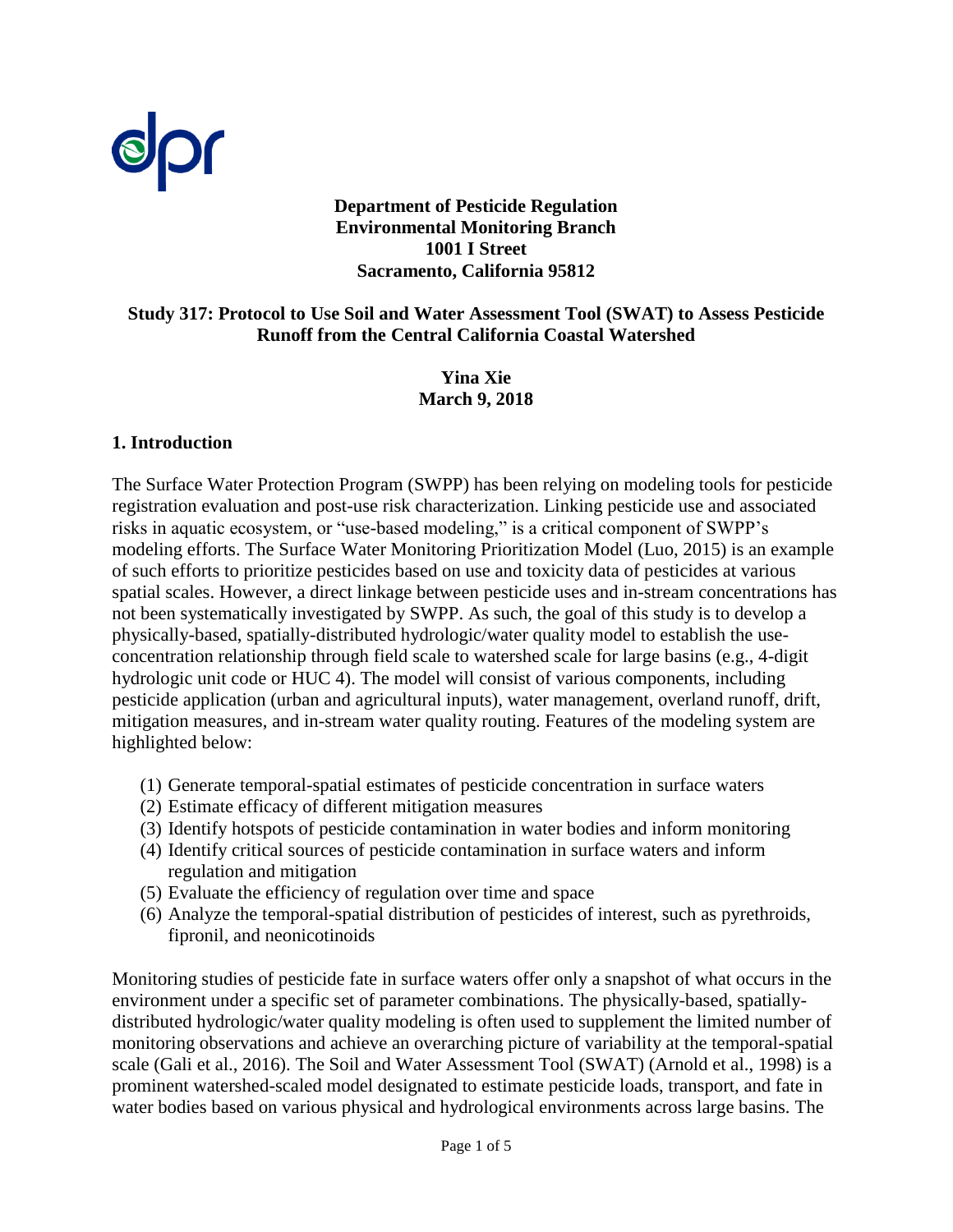SWAT model was originally developed by the US Department of Agriculture, Agricultural Research Service (USDA/ARS) and has been evolved into a continuous-time, process-based, spatially-distributed model that are widely used to evaluate the influence of land management on water, sediment, and agrochemical loads and movements to water bodies for large rural basins (Gassman et al., 2007). The SWAT model has been used as an integrated hydrological and water quality model. It has been tested for the ability to evaluate pesticide loads and fate in water bodies (Holvoet et al., 2005). Case studies based on SWAT model have been performed for several pesticides in certain hydrologic regions of California's Central Valley (Chen et al., 2017; Luo et al., 2008; Zhang and Zhang, 2011).

This study aims to develop a SWAT model for the Central California Coastal Watershed (CCCW, 4-digit HUC 1806). The model will simulate the hydrological processes based on the meteorological and spatial data (for example, hydrography, elevation, soil, and land use/land cover). For land management, the model will be configured to simulate pesticide applications and water management based on information collected in the Pesticide Use Report (PUR) and relevant data sources. Monitoring data for hydrology, sediment, and pesticide concentration will be used for model calibration and validation.

# **2. Objectives**

- 2.1 Develop a physically-based, spatially-distributed model at a large watershed scale. A case study will be conducted for CCCW by using the SWAT model.
- 2.2 Model calibration and validation with monitoring data for hydrology, sediment, and water quality.
- 2.3 Model configuration for various applications, including (a) assessing the temporal-spatial baseline of pesticide contamination in surface waters of CCCW, (b) analyzing the modeling output to inform monitoring and regulation, and (c) evaluating the effectiveness of various mitigation measures.

# **3. Personnel**

This study will be conducted by SWPP staff under the general direction of Nan Singhasemanon, Senior Environmental Scientist (Supervisory). Key personnel are listed below:

- Project Leader: Yina Xie, Ph.D.
- Reviewing Scientists: Yuzhou Luo, Ph.D., Xuyang Zhang, Ph.D.

Questions regarding this protocol should be directed to Yina Xie, Environmental Scientist, at 916-324-4111 or by email at [Yina.Xie@cdpr.ca.gov.](mailto:Yina.Xie@cdpr.ca.gov)

# **4. Study Plan**

4.1 Study site

 There are a total of ten 4-digit HUC watersheds in California. This study will focus on the Central California Coastal Watershed (i.e., 1806 in Figure 1).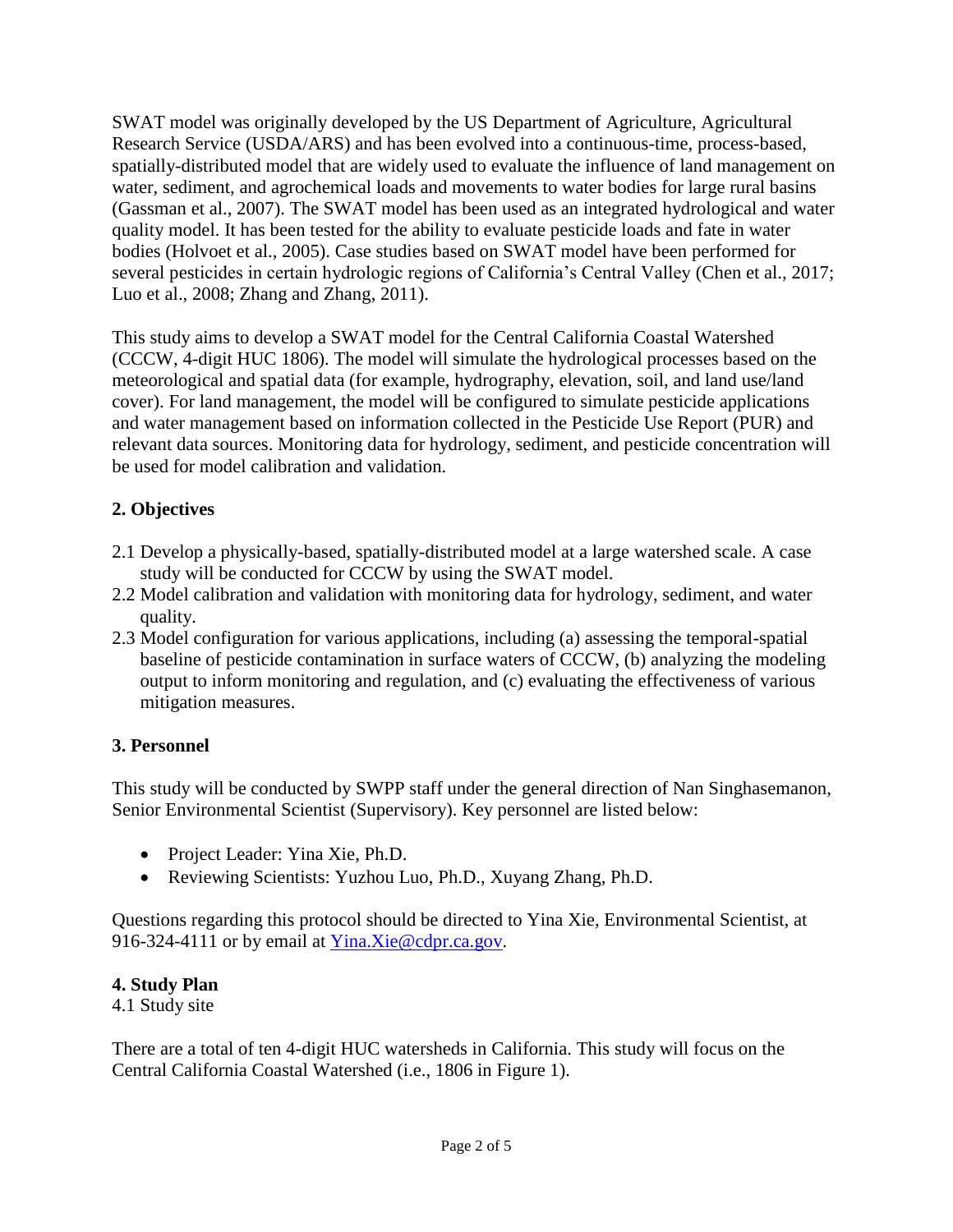

Figure 1: Four-digit HUC watersheds in California

### 4.2 Model development

The most current version of the SWAT model (ArcSWAT 2012.10.19) will be used for model development. In order to develop SWAT model for the study site, several spatial and tabulated databases will be examined and developed (Table 1). The model will be used to examine specific pesticides based on data availability and regulatory needs. Pesticide candidates could include pyrethroids, fipronil, and neonicotinoids. The watershed will be delineated and divided into subwatersheds. The delineation is based on the National Hydrography Database (NHD) Watershed Boundary Dataset (WBD) with consideration of local information/survey and data availability (e.g., monitoring data available for model calibration). Both agricultural and urban pesticide uses will be examined. SWAT is a promising tool to simulate pesticide loading from agricultural areas; however, its capability of simulating pesticide loading from urban areas is not well tested yet. A case study will be conducted for model testing.

| Data                               | <b>Type</b>       | <b>Source</b>                         |  |  |  |  |
|------------------------------------|-------------------|---------------------------------------|--|--|--|--|
| Elevation                          | Spatial           | DEM 30m, 10m, 3m; LiDAR bare earth 1m |  |  |  |  |
| Land Use/Land Cover                | Spatial           | NLCD, Cropland Data Layer             |  |  |  |  |
| Soil                               | Spatial           | SSURGO, STATSGO<br>NHD, WBD           |  |  |  |  |
| Hydrology                          | Spatial           |                                       |  |  |  |  |
|                                    | Tabulated         | <b>USGS NWIS</b>                      |  |  |  |  |
| Meteorology                        | Spatial/Tabulated | <b>CIMIS</b>                          |  |  |  |  |
| Pesticide Application<br>Tabulated |                   | PUR, Pesticide Sales Data             |  |  |  |  |

Table 1: Data examined for model development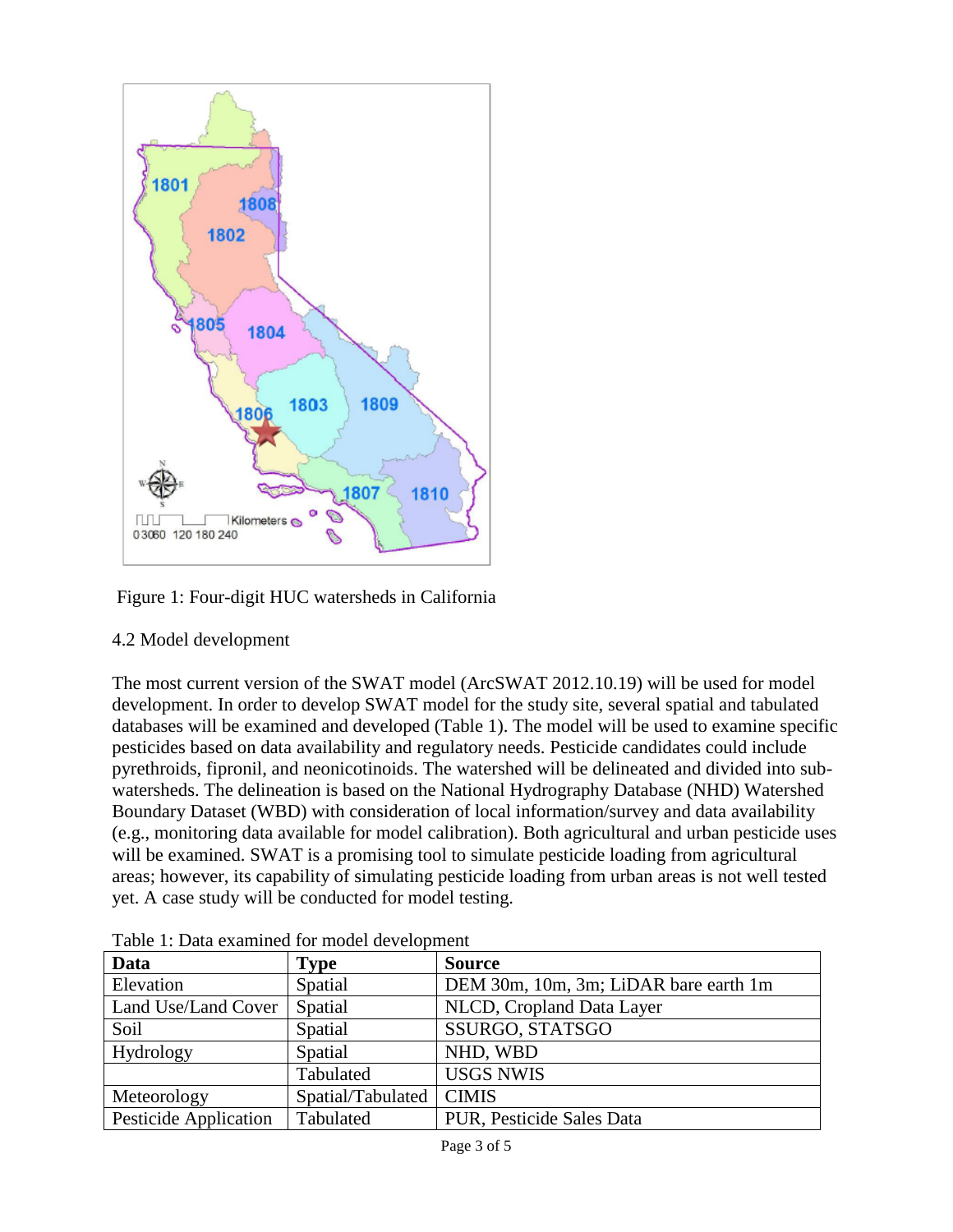|                      | Spatial   | Field boundaries, Section boundaries                         |  |  |  |
|----------------------|-----------|--------------------------------------------------------------|--|--|--|
| Water Management     |           | Spatial/Tabulated   California Department of Water Resources |  |  |  |
| Sediment             | Tabulated | <b>USGS NWIS</b>                                             |  |  |  |
| <b>Water Quality</b> | Tabulated | <b>SURF</b>                                                  |  |  |  |

### 4.3 Model calibration and validation

The proposed SWAT model will be run for a 15-year period, depending on data availability. The model run will cover dry, average, and wet years. The model will be calibrated and validated with monitoring data for hydrology, total suspended sediment (TSS), and pesticide concentrations. Sensitivity test will be performed to inform calibration. Output variables to be examined will include streamflow, TSS, pesticide loads, and pesticide concentrations. For the modeling of hydrophobic chemicals, such as pyrethroids, it is important to examine pesticide partitioning between water column and benthic region in the water body and output both the aqueous concentration and the concentration in bed sediment. The in-stream routing component of the SWAT model will be evaluated in terms of its capability of simulating pesticide partitioning and in-stream transport. Monitoring data used for model calibration and validation is subject to quality control screening, especially for pesticides with high reporting limits relative to their toxicity thresholds.

### 4.4 Model applications

The model will be configured for various applications. First, the model will be used to describe the temporal-spatial baseline of pesticide contamination in surface waters of the study watershed. Second, analysis on model outputs will be used to inform monitoring and regulation. For example, identification of hotspots of pesticide contamination in water bodies would inform sampling site selection. Similarly, estimation of the temporal-spatial variation in pesticide concentrations could be used to evaluate the efficacy of regulation and inform regulatory actions. Third, the model will be used to evaluate the effectiveness of different mitigation measures, for example, buffer zone, vegetative filter strip, grassed waterway, cover crops, etc. Specific models such as the Vegetative Filter Strip Modeling System (VFSMOD) (Munoz-Carpena and Parsons, [2004\)](#page-4-0) will be incorporated.

# **5. Timelines and Expected Deliverables**

The proposed study will last for two years (Table 2). The final deliverable will be a physicallybased, spatially-distributed hydrologic/water quality model developed for the Central California Coastal Watershed.

| $1.0012 - 1.0000$ |                 |                 |                |                |    |                |                |                 |                 |  |
|-------------------|-----------------|-----------------|----------------|----------------|----|----------------|----------------|-----------------|-----------------|--|
|                   | 2017            | 2018            |                |                |    | 2019           |                |                 |                 |  |
|                   | $\overline{Q4}$ | $\overline{O}1$ | Q <sub>2</sub> | Q <sub>3</sub> | Q4 | Q <sub>1</sub> | O <sub>2</sub> | $\overline{O3}$ | $\overline{O}4$ |  |
|                   |                 |                 |                |                |    |                |                |                 |                 |  |
|                   | $\mathbf{I}$    |                 |                |                |    |                |                |                 |                 |  |
|                   |                 | III             |                |                |    |                |                |                 |                 |  |
|                   |                 |                 |                |                |    | IV             |                |                 |                 |  |
|                   |                 |                 |                |                |    |                |                |                 |                 |  |

#### Table 2: Study timelines